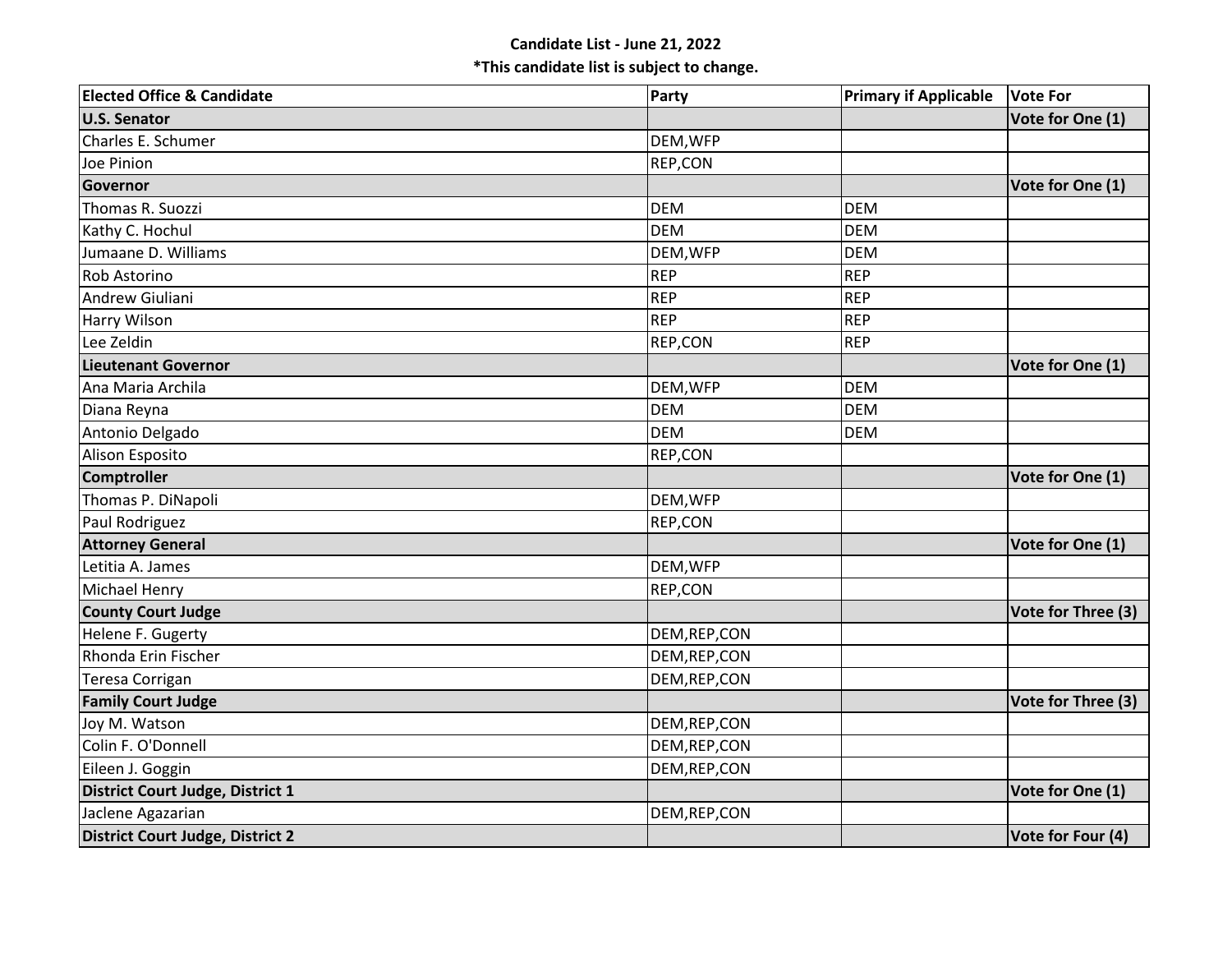| Norman A. Sammut                       | DEM, REP, CON |            |                  |
|----------------------------------------|---------------|------------|------------------|
| Marie F. McCormack                     | DEM, REP, CON |            |                  |
| Geoffrey N. Prime                      | DEM, REP, CON |            |                  |
| Joseph Nocella, Jr.                    | DEM, REP, CON |            |                  |
| Representative in Congress, District 4 |               |            | Vote for One (1) |
| Keith M. Corbett                       | <b>DEM</b>    | <b>DEM</b> |                  |
| <b>Carrie Solages</b>                  | <b>DEM</b>    | <b>DEM</b> |                  |
| Laura A. Gillen                        | <b>DEM</b>    | <b>DEM</b> |                  |
| Md Muzibul Hug                         | <b>DEM</b>    | <b>DEM</b> |                  |
| Anthony P. D'Esposito                  | REP,CON       |            |                  |
| <b>State Senator, District 5</b>       |               |            | Vote for One (1) |
| John E. Brooks                         | DEM, WFP      |            |                  |
| Steven D. Rhoads                       | REP,CON       |            |                  |
| <b>State Senator, District 6</b>       |               |            | Vote for One (1) |
| Kevin M. Thomas                        | DEM, WFP      |            |                  |
| James L. Coll                          | REP,CON       |            |                  |
| <b>State Senator, District 7</b>       |               |            | Vote for One (1) |
| Anna M. Kaplan                         | DEM, WFP      | <b>DEM</b> |                  |
| Jeremy M. Joseph                       | <b>DEM</b>    | <b>DEM</b> |                  |
| Jack M. Martins                        | REP,CON       |            |                  |
| <b>State Senator, District 9</b>       |               |            | Vote for One (1) |
| <b>Kenneth Moore</b>                   | DEM, WFP      |            |                  |
| Patricia M. Canzoneri-Fitzpatrick      | REP,CON       |            |                  |
| <b>Member of Assembly, District 9</b>  |               |            | Vote for One (1) |
| Steven J. Dellavecchia                 | <b>DEM</b>    |            |                  |
| Michael A. Durso                       | REP,CON       |            |                  |
| <b>Member of Assembly, District 10</b> |               |            | Vote for One (1) |
| <b>Steve Stern</b>                     | <b>DEM</b>    |            |                  |
| Aamir Sultan                           | REP,CON       |            |                  |
| <b>Member of Assembly, District 11</b> |               |            | Vote for One (1) |
| Kimberly Jean-Pierre                   | <b>DEM</b>    |            |                  |
| Christopher Sperber                    | REP,CON       |            |                  |
| <b>Member of Assembly, District 13</b> |               |            | Vote for One (1) |
| Charles D. Lavine                      | DEM, WFP      |            |                  |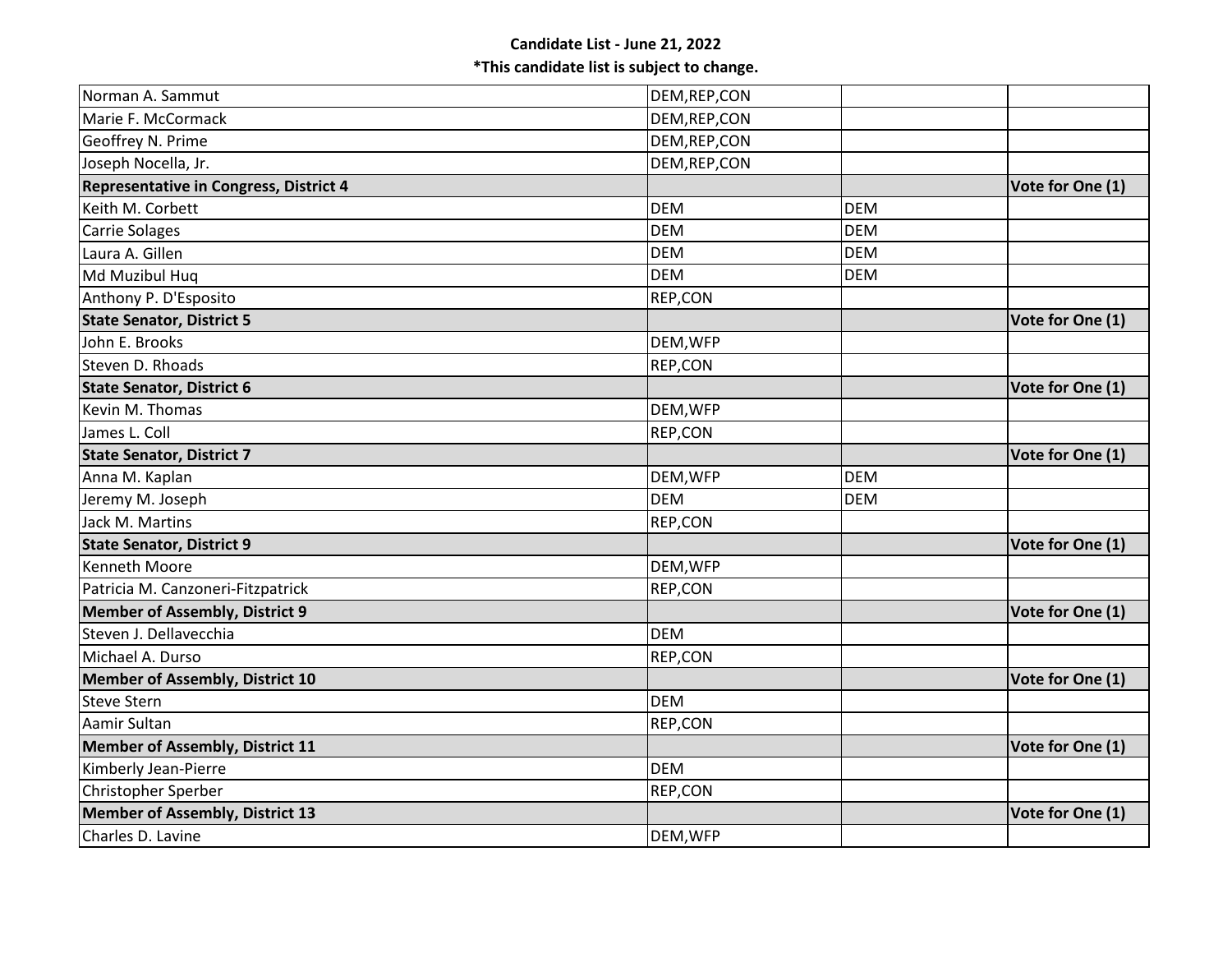## **Candidate List - June 21, 2022 \*This candidate list is subject to change.**

| Ruka Anzai                                                         | REP,CON       |                  |
|--------------------------------------------------------------------|---------------|------------------|
| Member of Assembly, District 14                                    |               | Vote for One (1) |
| <b>Dustin Scott Ginsberg</b>                                       | <b>DEM</b>    |                  |
| David G. McDonough                                                 | REP,CON       |                  |
| Member of Assembly, District 15                                    |               | Vote for One (1) |
| Amanda R. Field                                                    | <b>DEM</b>    |                  |
| Jake Ryan Blumencranz                                              | REP,CON       |                  |
| Member of Assembly, District 16                                    |               | Vote for One (1) |
| Gina L. Sillitti                                                   | DEM, WFP      |                  |
| Vibhuti N. Jha                                                     | REP,CON       |                  |
| <b>Member of Assembly, District 17</b>                             |               | Vote for One (1) |
| Paul R. Kaminsky                                                   | <b>DEM</b>    |                  |
| John K. Mikulin                                                    | REP,CON       |                  |
| <b>Member of Assembly, District 18</b>                             |               | Vote for One (1) |
| Taylor R. Darling                                                  | DEM, WFP      |                  |
| LaMont E. Johnson                                                  | REP,CON       |                  |
| <b>Member of Assembly, District 19</b>                             |               | Vote for One (1) |
| Sanjeev Kumar Jindal                                               | <b>DEM</b>    |                  |
| Edward P. Ra                                                       | REP,CON       |                  |
| <b>Member of Assembly, District 20</b>                             |               | Vote for One (1) |
| Michael A. Delury                                                  | <b>DEM</b>    |                  |
| Eric Ari Brown                                                     | REP,CON       |                  |
| <b>Member of Assembly, District 21</b>                             |               | Vote for One (1) |
| Judy A. Griffin                                                    | <b>DEM</b>    |                  |
| Brian F. Curran                                                    | REP,CON       |                  |
| <b>Member of Assembly, District 22</b>                             |               | Vote for One (1) |
| Michaelle C. Solages                                               | DEM, WFP      |                  |
| Cara J. Castronuova                                                | REP,CON       |                  |
| City Judge, City of Glen Cove                                      |               | Vote for One (1) |
| Joseph Capobianco                                                  | DEM, REP, CON |                  |
| <b>Council Member, Town of Hempstead, District 3</b>               |               | Vote for One (1) |
| <b>Anthony Cruz</b>                                                | <b>DEM</b>    |                  |
| Melissa L. Miller                                                  | REP,CON       |                  |
| Member of the State Committee, Assembly District 21, Female Member |               | Vote for One (1) |